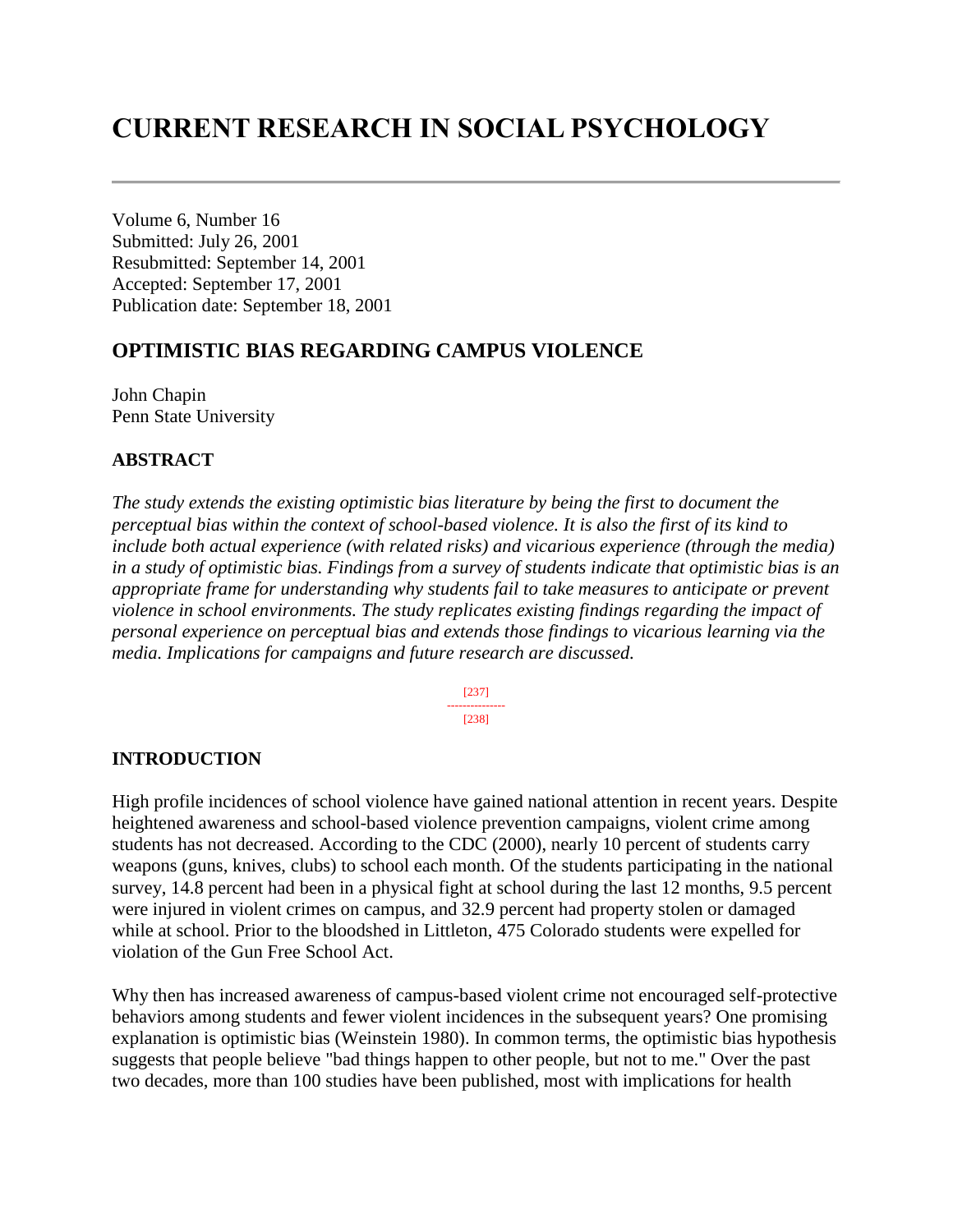prevention campaigns; however, the theory has yet to be applied to perceived invulnerability to violence.

#### **Purposes of the Study**

The study serves multiple purposes. First, it seeks to document optimistic bias regarding schoolbased violence. Next, it seeks to explore the influence of students' experiences on the formation of the perceptual bias. The study is the first of its kind to include both actual experience (with related risks) and vicarious experience (through the media) in the study design.

#### *Optimistic Bias*

Individuals' actual risk and their perception of their personal risk are distinctly different. Weinstein and colleagues (1999, 1996, 1980) show that people make comparative risk assessments in an egocentric manner, paying little attention to the risk status of others when asked to determine their own relative risk. Weinstein originally labeled this phenomenon "optimistic bias." In lay terms, individuals believe they are less vulnerable to risks than others. Optimistic bias is a robust finding and has been replicated in a variety of contexts, including HIV/AIDS risk (Chapin, 2000; Ellen, Boyer, Tschann and Shafer 1996), sexually transmitted disease (STD) risk (Chapin 1999; Turner 1993), pregnancy risk (Eldridge, Lawrence, Little, Shelby and Brasfield 1995; Smith, Gerrard, and Gibbons 1997), cancer risk (Aiken, Febaughty, West, Johnson, and Luckett 1995; Clarke, Williams, and Arthey 1997; Fontaine and Smith 1995), smoking risk (Hampson, Andrews, Lee, Foster, Glasgow, and Lichtenstein 1998; Williams and Clarke 1997), substance abuse risk (Hansen, Raynor, and Wolkenstein 1991; Miller 1991), environmental risk (Helweg-Larsen 1999; Weinstein and Lyon 1999) and general health risks (Glanz and Yang 1996; Hoorens 1996).



Of all the published studies, only one (Chapin 1999) included a crime-related context. Findings suggest that urban New Jersey college students believe they are less likely than their peers to be arrested for speeding or other misdemeanor crimes (92 percent said, compared to their peers, it was quite unlikely to happen to them). Chapin argues that speeding is a common occurrence and one that the students were likely to have committed frequently without receiving negative consequences for their actions (a fine or an accident). Like numerous other studies (Helweg-Larsen 1999; Manning 1999; Segerstrom, McCarthy, and Caskey 1993), the study underscores the role of personal experience in the formation of optimistic bias. The current study is the first to consider the perceptual bias within the context of crime victimization.

# *Personal Experience*

Using a 1994 earthquake in California as context, Helweg-Larsen (1999) sought to understand the formation and/or dissolution of optimistic bias among college students. Findings indicate that students who have personal experience with injury or monetary loss due to the earthquake show less optimism about injury in future earthquakes than those with no personal experience of injury or loss. Weinstein (1987) argues this is a common phenomenon that boils down to, "if it hasn't happened yet, it won't happen." While no longer optimistic about earthquakes, Helweg-Larsen's participants maintained their optimistic bias in other areas (including drinking problems, fire, and divorce).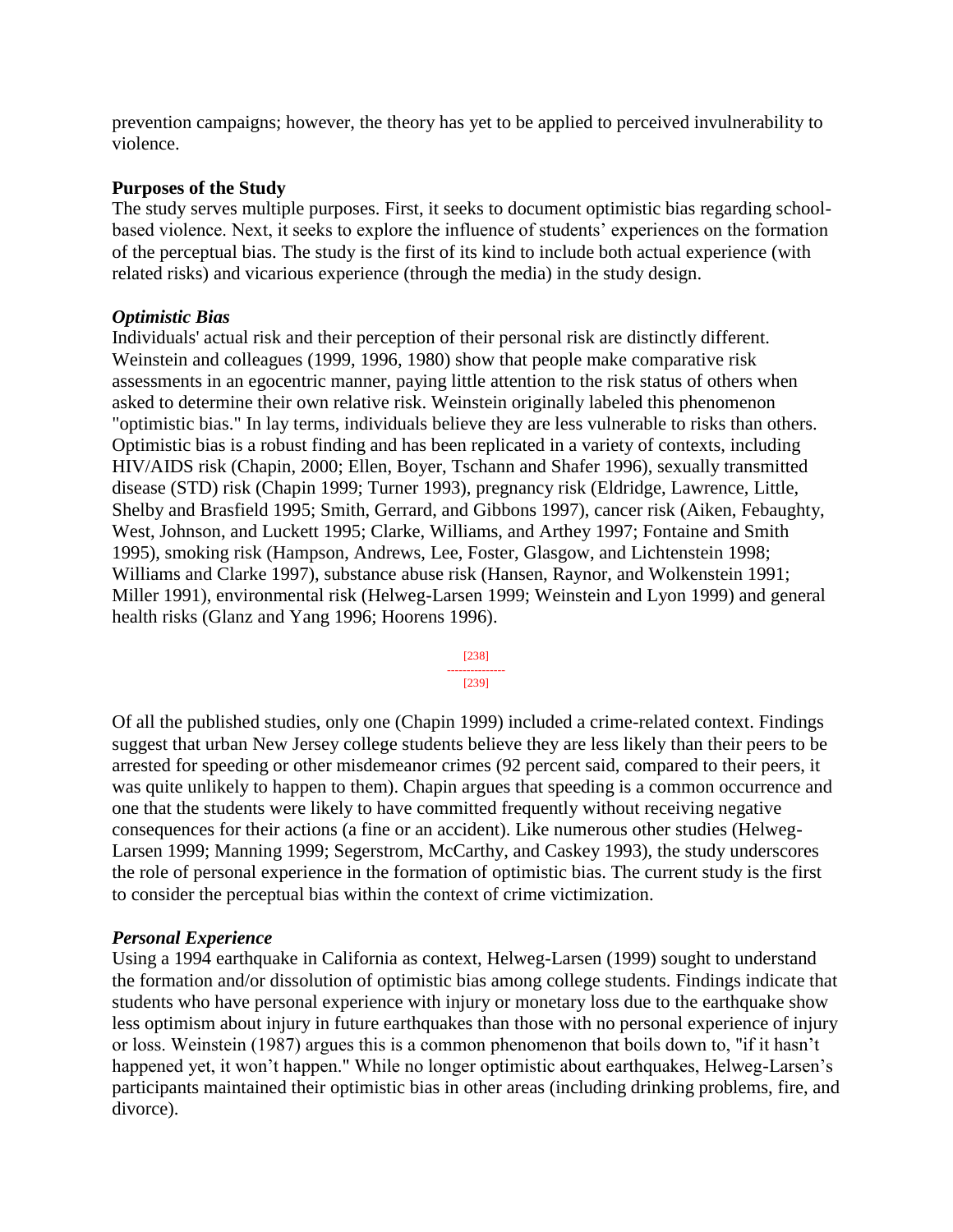Manning (1996) found similar results among urban pediatric nurses. Nurses with knowledge of their previous exposure to HIV-infected blood overestimate their risk of infection, while a significant optimistic bias is found among nurses who believe they have not been previously exposed to infected blood.

Numerous previous studies report similar findings (Chapin 1999; McCoy, Gibbons, Gerrard, and Sufka 1992; Hardeman, Pierra, and Mannetti 1997; Kulik and Mahler 1987; Langley and Williams 1992; Miller 1991; Moore and Rosenthal 1991; Segerstrom, McCarthy, and Caskey 1993; Weinstein 1989). Certain commonalities emerge across the studies: People with no personal experience with a hazard tend to exhibit optimistic bias. The perceptual bias tends to increase for those with personal experiences in the absence of negative consequences and decrease for those who have experienced negative consequences. It could be argued that personal experience affects optimistic bias or that optimistic bias discourages people from taking selfprotective measures or changing risk behaviors.

> [239] --------------- [240]

#### *Vicarious Experience*

Given the consistent findings regarding optimistic bias and personal experience, it is surprising that vicarious experience through the media have yet to be considered in the literature. In a dissertation, Ng (1992) found differences in optimistic bias regarding HIV/AIDS after exposure to 30 second videotaped advertisements and PSAs. Findings focus on speaker characteristics and gender differences, but include greater degrees of optimistic bias by participants exposed to advertisements than by those exposed to the PSAs. The findings are consistent with others that suggest educational campaigns can reduce optimistic bias (Kreuter and Strecher 1995) and a large communication studies literature concerning the media and risk behaviors (Andsager, Weintraub, and Pinkelton 1999; Bakker 1999; O'Donnell 1995; Maibach and Flora 1993; Perry 1980). Considering the amount of time students spend with various media, vicarious experience should be considered in future research. The vast literature on violent content in the media, especially TV, suggests that vicarious experience with violence includes negative consequences. Common findings regarding personal experience, then, suggests that exposure to violent media has the potential to decrease optimistic bias about personal vulnerability to violent crime.

#### **HYPOTHESES**

Theory discussed in the previous sections leads to several hypotheses summarized here in the order they will be tested and presented.

**Hypothesis 1:** People believe they are less likely than others to be the victim of a violent crime (optimistic bias).

**Hypothesis 2:** Optimistic bias will increase as actual risk experience increases.

**Hypothesis 3:** Optimistic bias will decrease as media use increases.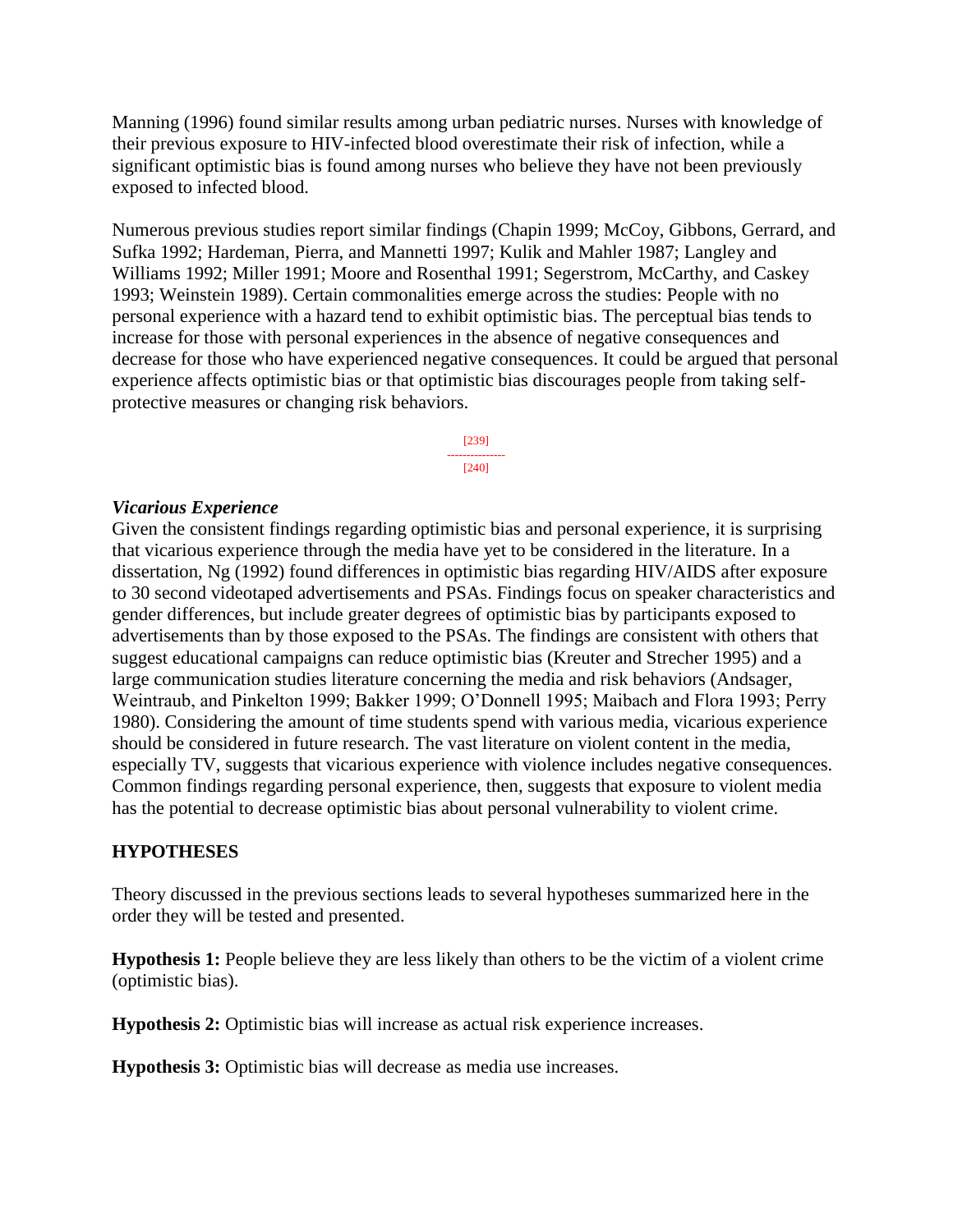Consistent with the existing literature, there is no relationship predicted between optimistic bias and demographic variables.

> [240] --------------- [241]

#### **METHODS**

A small-scale survey was administered to a sample of students between the ages 17 through 41  $(M = 19.68, SD = 3.21)$  in a low-income community in western Pennsylvania. College students are an appropriate sample for the study given the focus on school violence and the existing measures developed for use with college students. It is also an ideal sample for a pilot test for later use with a larger sample of younger adolescents. Surveys were distributed to all of the 750 students on campus, including degree, non-degree, continuing education, full-time, and part-time students. Through a cooperative agreement with faculty, participants received extra credit in courses. Representing all majors and most non-degree programs, 158 students participated in the study. Consistent with the student body, the sample was 56% female and 94% white.

#### *Optimistic Bias*

Optimistic bias was measured with a standard instrument designed by Weinstein (1984). The procedure asked students to compare their relative risk of being the victim of a violent crime with a local target peer (my best friend). Following Weinstein's method, comparative risk assessment was measured on a 7-point scale  $(-3)$  = "much less" than my best friend,  $+3$  = "much greater" than by best friend). A mean of zero would indicate no bias, either optimistic or pessimistic on the group level. Table 1 summarizes descriptive statistics for this and all continuous measures.

#### *Risk Experience*

Consistent with the items on the optimistic bias measure, participants were asked to self-report lifetime risk (Which of these things have you EVER done?) for seven target behaviors (shoplifted or committed other misdemeanor crimes, carried a gun or another weapon, smoked cigarettes, had protected sex (with a condom), had unprotected sex, consumed alcohol, and consumed alcohol to the point of being drunk. The frequency of behaviors was assessed by asking students how many days (of the past 30) they engaged in the seven target behaviors (none, 1-2 days, 3-10 days, 11-20 days, almost every day). The technique is consistent with CDC youth surveys.

With the exception of drinking and drunkenness, frequency measures failed to load to a single factor, so frequency analysis will be limited to individual risks. However, experience (Which of these things have you EVER done?) with all seven target risks were combined to create a measure of risk-taking behaviors; each item was scored  $0 = \frac{no}{1} = \frac{ve}{.}$  (range  $= 0 - 7$ ). This technique is consistent with previous optimistic bias studies involving multiple health risks (Chapin, 2000).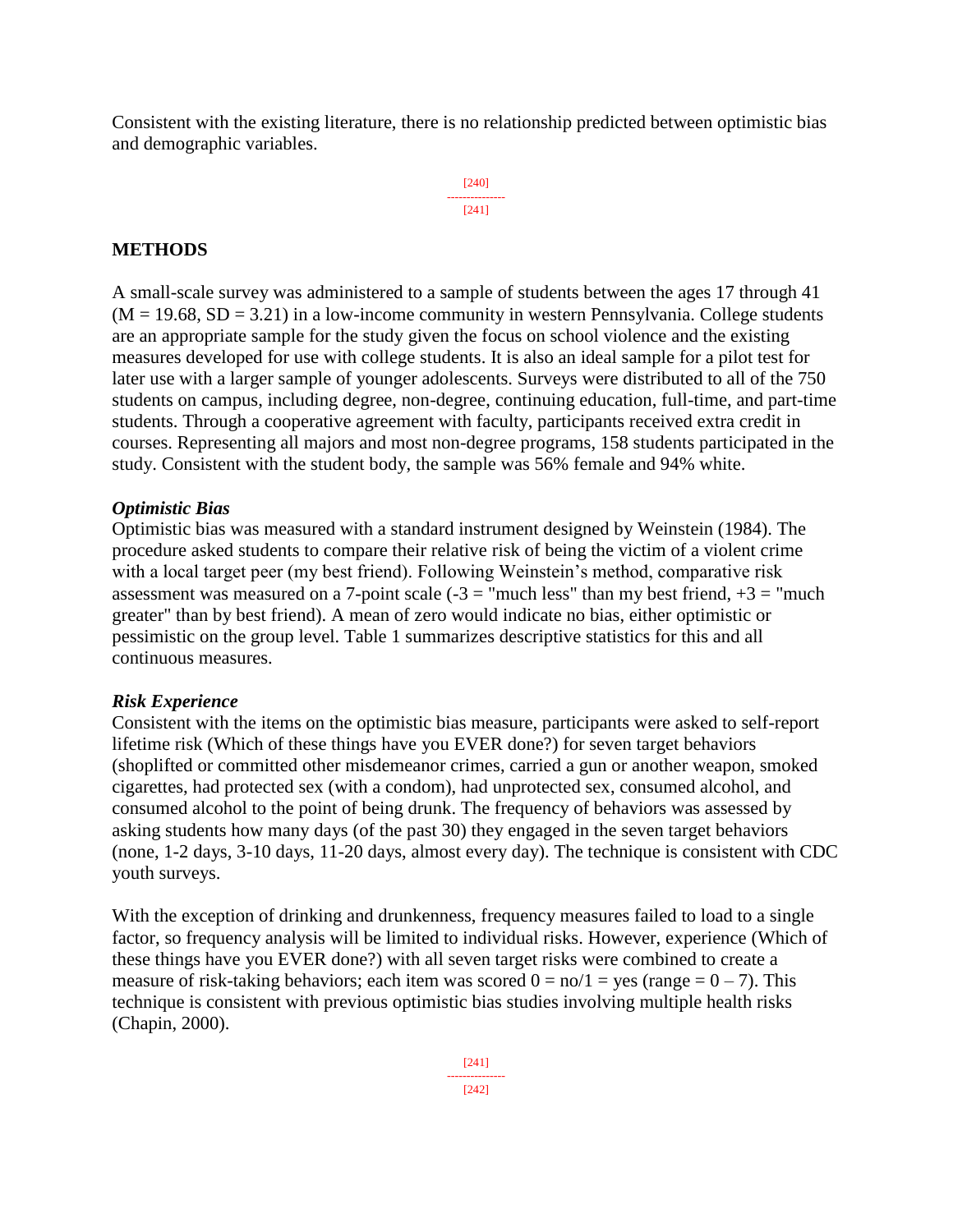#### *Vicarious Experience/Media Use*

Media use was measured by asking students to indicate how many hours in a typical school day they spent watching TV, listening to music, reading for fun, and surfing the net (descriptive statistics are summarized in Table 1). The first three items were taken from Greenberg, Tokinoya, Ku, and Li's (1989) international study of adolescents' use of the mass media; the fourth item was created to reflect current media use by college students. Students used a 5-point scale to report the number of hours they were engaged in media activities on a typical week day  $(0 = none, 5 = 5$  or more). More than two individual items failed to load to any single factor, so a composite measure could not be created. Analysis is limited to individual media consumption.

#### *Attitude Toward Violent Media*

One additional item was used to measure students' attitude toward violent media. Students were asked to respond to a statement (I like violent TV shows) on a four-point scale ( $0 =$  definitely disagree,  $3 =$  definitely agree).

#### *Demographics*

Students self-reported gender, age, grade-point average (gpa), and living arrangements (on campus, at home with parents, my own apartment or house).

# **RESULTS**

Hypothesis 1 predicted the presence of optimistic bias among the student participants. Because the mean for optimism (-.41, SD = 1.19) on a possible range from  $-3$  to  $+3$  was significantly less than zero, H1 was supported, t (157) = -4.35, p < .001. Specifically, 31.6 percent of the students believe they are less likely than their peers to be the victim of a violent crime; 10.1 percent exhibit pessimistic bias, believing they are more likely than others to be victimized; the remaining 58.3 percent perceive no difference between themselves and others. The presence of optimistic bias in the sample is consistent with previous findings. The large percentage exhibiting no bias may be a product of the media attention to recent violent incidences in school settings or may be attributed to the violence context.

> [242] --------------- [243]

|  | Table 1. Summary Statistics for Optimistic Bias and Study Variables |  |  |
|--|---------------------------------------------------------------------|--|--|
|  |                                                                     |  |  |

|                                  | <b>Mean</b> | SD   | Range      |
|----------------------------------|-------------|------|------------|
| <b>Optimistic Bias</b>           | $-.41$      | 1.19 | $-3$ to 3  |
| <b>Shoplift Frequency</b>        | .08         | .37  | $0$ to $3$ |
| <b>Weapon Frequency</b>          | .19         | .67  | $0$ to $3$ |
| <b>Smoking Frequency</b>         | .94         | 1.50 | $0$ to $3$ |
| <b>Protected Sex Frequency</b>   | .52         | .93  | $0$ to $3$ |
| <b>Unprotected Sex Frequency</b> | .46         | .86  | $0$ to $3$ |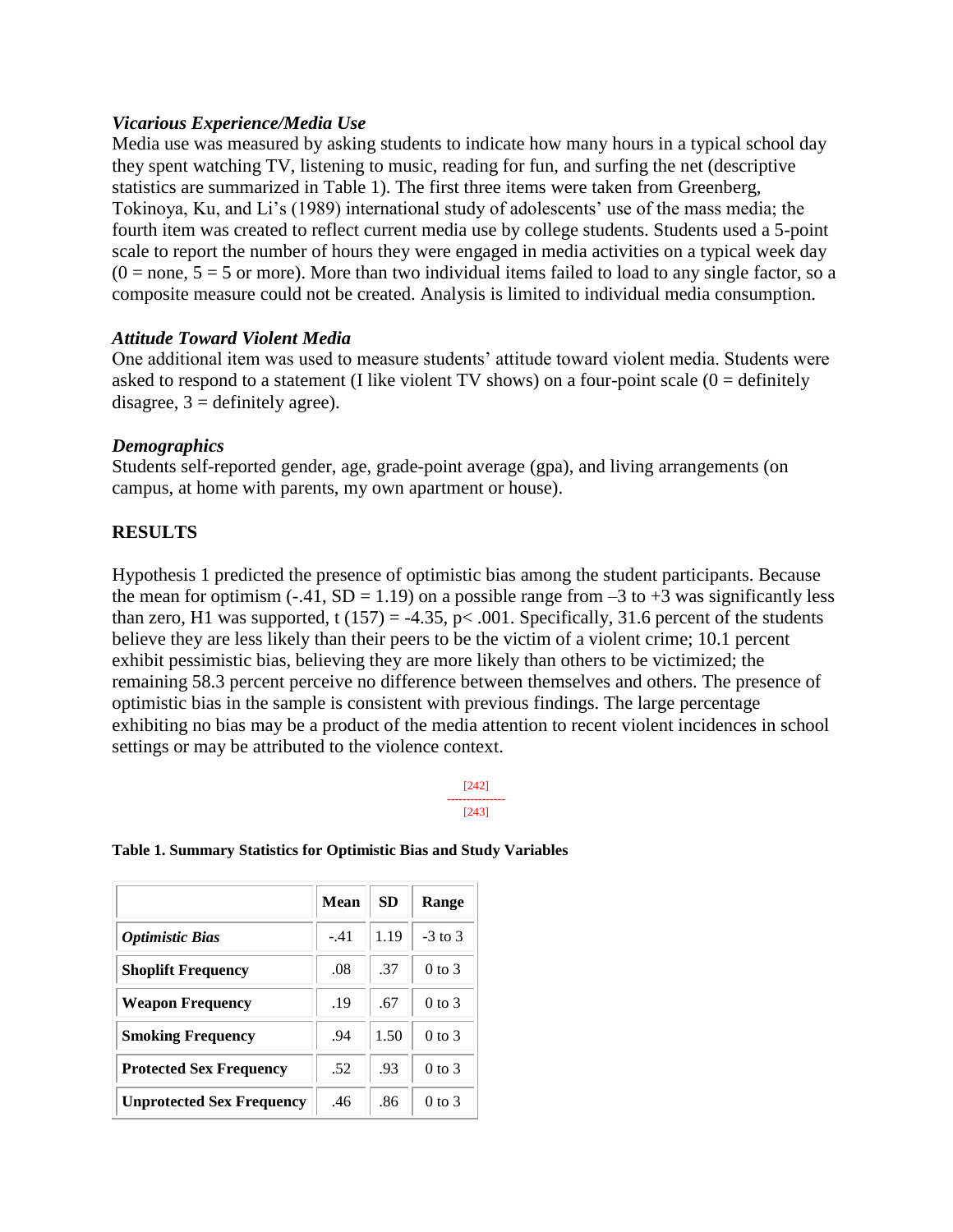| <b>Drinking Frequency</b>    | 1.16  | .96  | $0$ to $3$ |
|------------------------------|-------|------|------------|
| <b>Drunkenness Frequency</b> | .67   | .87  | $0$ to $3$ |
| <b>Risk Experience</b>       | 4.50  | 2.10 | $0$ to $7$ |
| <b>TV Use</b>                | 1.76  | 1.31 | $0$ to 5   |
| <b>Music Use</b>             | 2.50  | 1.58 | $0$ to 5   |
| <b>Book Use</b>              | .72   | .76  | $0$ to 5   |
| Web Use                      | 1.35  | 1.27 | $0$ to 5   |
| Media Attitude               | 1.63  | .90  | $0$ to $3$ |
| Age                          | 19.68 | 3.21 | 17 to 41   |

Hypothesis 2 predicted that optimistic bias would increase as personal risk experience increased. Table 2 indicates an inverse relationship between optimistic bias and the number of lifetime risks experienced. The predicted relationship emerged between optimistic bias and the frequency of carrying a weapon to campus over the past 30 days, but not for misdemeanor crimes. H2 is partially supported. Though partially counter-hypothetical, the finding is consistent with the literature. Recall that the direction of the hypothesis is dependent on experience with the risk and positive or negative consequences associated with the behaviors. It was predicted in this case that personal experience would increase optimism, based on the assumption that the risks included are common among college students, but do not usually result in immediate negative consequences. This is the case for the frequency of carrying weapons, but not for the multiple risk (experience) measure. Perhaps students who carry weapons have not yet experienced a violent altercation with them. In contrast, the multiple risk measure included two sexual risks. Students who have experienced pregnancy scares or know someone with an STD would naturally exhibit less bias. Without measuring the outcomes of the personal risk experiences, it is not possible to confirm such assumptions.

#### [243] --------------- [244]

|                            | 2       | 3       | 4       | 5       |
|----------------------------|---------|---------|---------|---------|
| 1. Optimistic Bias         | $.21**$ | $-21**$ | $.20**$ | $-.18*$ |
| 2. Risk Experience         |         | $-.12$  | .06     | .04     |
| 3. Web Use                 |         |         | $-.00$  | .11     |
| 4. Media Attitude          |         |         |         | .01     |
| <b>5. Weapon Frequency</b> |         |         |         |         |

#### **Table 2. Zero-Order Correlations Among Optimistic Bias and Experience Variables**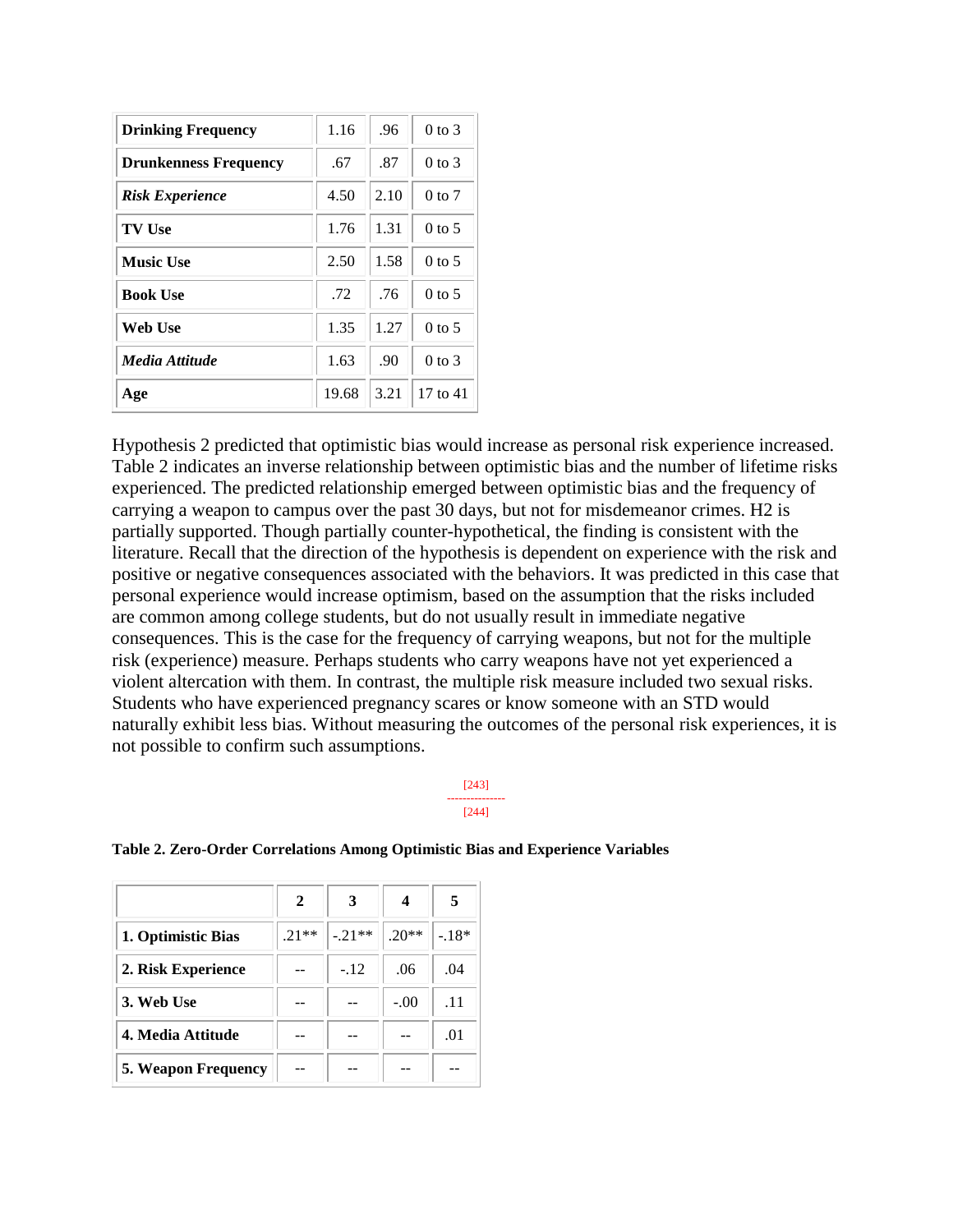**Note.** Because optimistic bias is indicated by a negative mean, all signs in row 1 should be reversed for interpretation. \*p $< .05$ ; \*\*p $< .01$ 

Hypothesis 3 predicted that optimistic bias would decrease as media use increased. Similar to the findings with personal experience, Table 2 shows a counter-hypothetical inverse relationship emerged between optimistic bias and web use. The more time spent on-line, the greater the optimism. No relationship between optimistic bias and other media use (music, TV, pleasure reading) emerged. Consistent with previous research, music ( $M = 2.5$ ,  $SD = 1.6$ ) remains the medium of choice of students, followed by watching TV ( $M = 1.8$ , SD = 1.3), surfing the web  $(M = 1.3, SD = 1.3)$ , and reading for pleasure  $(M = .8, SD = .7)$ . The predicted relationship between attitude toward violent TV and optimistic bias suggests this may be the case. H3 is partially supported.

Standard multiple regression was used to identify the best predictors of optimistic bias. The results are shown in Table 3. Analysis of residual plots indicates that assumptions regarding normality, linearity, and homoscedasticity were met.

The absence of intercorrelations among predictor variables is interesting to note, and all significant correlates contribute to the model in Table 3. While Beta differences are slight, media attitudes appear to be the strongest predictor of optimistic bias. The model suggests that attitude toward or preferences for individual media is a better measure than time spent with the media. While the model supports the addition of vicarious experience as an influence on optimistic bias, previous risk experience remains a significant predictor.

> [244] --------------- [245]

|                        | <b>Optimistic Bias</b>        |      |          |  |
|------------------------|-------------------------------|------|----------|--|
|                        | Adj $r^2 = .102$<br>$N = 159$ |      |          |  |
| <b>Predictor</b>       | B                             | SE B | B        |  |
| Media Attitude         | .24                           | .09  | $.19**$  |  |
| <b>Risk Experience</b> | .10                           | .04  | $.18**$  |  |
| Web Use                | $-16$                         | .07  | $-.17**$ |  |
| Weapon frequency       | $-.29$                        | .13  | $-16*$   |  |

**Table 3. Summary of Linear Regression Analysis for Variables Predicting Optimistic Bias**

**Note.** \*p< .05; \*\*p< .01

Consistent with the literature, there is no relationship between optimistic bias and age, GPA, or living arrangements. Although a few studies have sought out such relationships, they rarely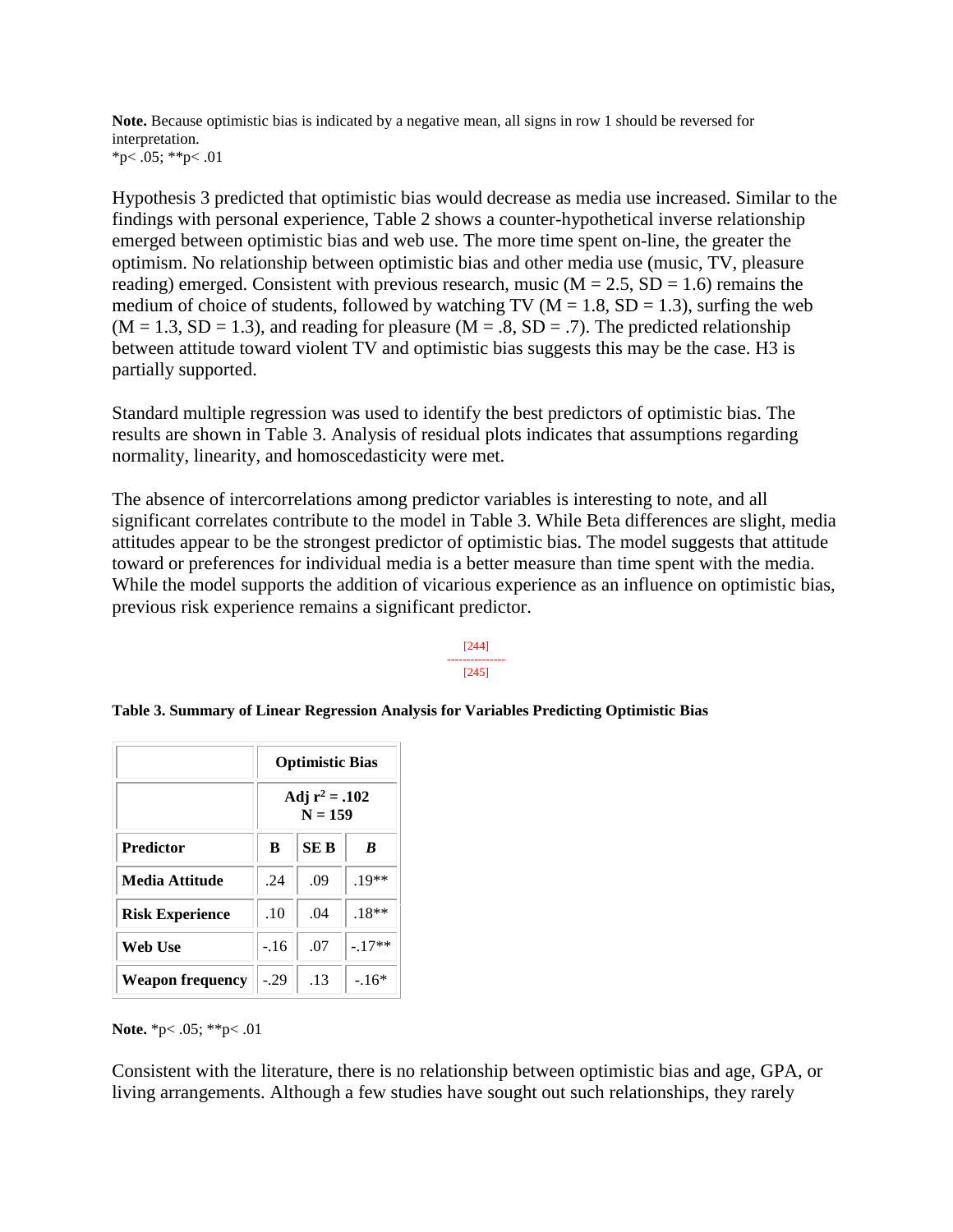emerge. Weinstein (1987) argues that demographics are unrelated to the perceptual bias. Because the current study is the first of its type to use violence victimization as context, it is not surprising that one of the demographic variables collected, gender, did yield a significant mean difference. Women exhibit greater degrees of optimism ( $M = -.60$ ,  $SD = 1.1$ ) than men ( $M = .17$ , SD = 1.3) regarding the likelihood that they would become the victim of a violent crime. This distinction is consistent with CDC (2000) statistics; male students are much more likely than female students to be involved in physical fights at school with or without weapons.

# **DISCUSSION**

The study was designed for multiple purposes. First, it was the first to document optimistic bias regarding school-based violence. While the predicted mean difference emerged, it is equally or more interesting to note the high percentage of participants that did not perceive a difference between themselves and their peers in the possibility of being the victim of a violent crime. National media attention to violent crimes in schools across the country, in the news media in particular, may be having a positive impact on student audiences that often elude educational campaigns. The headlines are screaming "it could happen to you," and students seem to be receiving the message. Given the relationship between optimistic bias and self-protective behaviors, this is good news indeed.



Next, the study explored the influence of students' personal experiences on the formation of the perceptual bias. The findings were consistent with the existing literature, but again, the differences here may be more interesting than the similarities. Students are already carrying weapons for some reason, perhaps the perception of a hostile or violent environment. Personal experience fails to reduce optimism in the absence of negative outcomes. In the case of violence, one hopes for a way to reduce the perceptual bias without suffering bodily harm. That way may come in the form of vicarious experience via the media.

The study was the first of its kind to include both actual personal experience and vicarious experience. The findings suggest that students can and do "learn" from the media. The finding is a hopeful one for formal campaigns and non-traditional intervention attempts through popular music and the Internet.

Failure of multi-item measures of both personal and vicarious experience to load onto single factors suggests the need for refinement for future studies. Because different media serve different functions for different people in different contexts, simply counting hours spent with the media is sorely inadequate.

# **Limitations**

Like its predecessors, the current study is based on a convenience sample of college students. Emulating the foundation of the literature allows for comparisons across studies, but also recreates problems critiqued elsewhere in the literature (Weinstein 1987). The study attempted to address one of the problems by inviting an entire campus to participate, versus requiring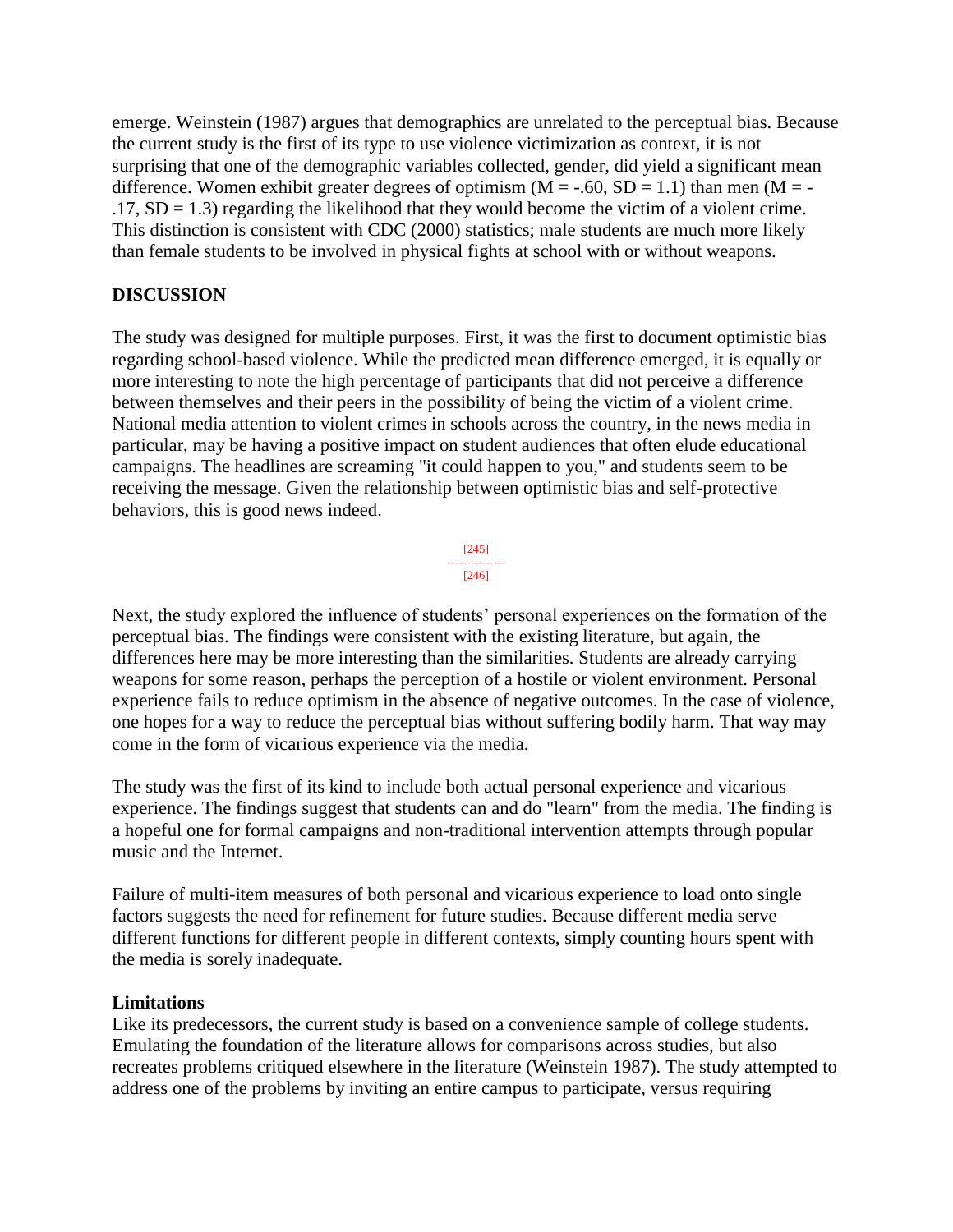participation of entry-level psychology students. Gains made from this procedure were unfortunately balanced with a low response rate. The college student sample was selected for ease of comparison with the existing literature, due to the exploratory nature of most of the hypotheses. The counter-hypothetical results suggest interesting new directions for future research, but must be interpreted with caution. Risk measures should include consequences (positive vs. negative) of behaviors, not just experiences. The current study is best thought of as a pilot for a larger study with a younger randomly selected sample.

> [246] --------------- [247]

#### **REFERENCES**

Aiken, L., A. Fenaughty, S. West, J. Johnson and T. Luckett (1995). "Perceived determinants of risk for breast cancer and the relations among objective risk, perceived risk, and screening behavior over time", *Women's Health,* 1:27-50.

Andsager, J., E. Weintraub and B. Pinkelton (1999). "Young adult's processing of messages in alcohol-related public service announcements and advertising." Paper submitted to the annual conference of the Association of Education in Journalism and Mass Communication, Communication Theory, and Methodology Division.

Bakker, A. (1999). "Persuasive communication about aids prevention: Need for cognition determines the impact of message format," *AIDS Education and Prevention,* 11(2):150-162.

Centers for Disease Control (CDC) (2000). *Youth risk behavior surveillance.* Washington, D.C.

Chapin, J. (2000). "Third-person perception and optimistic bias among urban minority at-risk youth," *Communication Research,* 27(1):51-81.

Chapin, J. (1999) "Understanding college students' sex risk perception: A health communication perspective." *Pennsylvania Speech Communication Annual*, 26:25-35.

Clarke, V., T. Williams and S. Arthey (1997). "Skin type and optimistic bias in relation to the sun protection and sun tanning behaviors of young adults," *Journal of Behavioral Medicine,* 20(2):207-222.

Eldridge, G., J. Lawrence, C. Little, M. Shelby and T. Brasfield, T. (1995). "Barriers to condom use and barrier method preferences among low-income African-American women," *Women and Health*, 23(1):73-89.

Ellen, J., C. Boyer, J. Tschann and M. Shafer (1996). "Adolescents' perceived risk for STD and HIV infection," *Journal of Adolescent Health*, 18(3):177-181.

Fontaine, K and S. Smith (1995). "Optimistic bias in cancer risk perception: A cross national study," *Psychological Reports*, 77(1):143-146.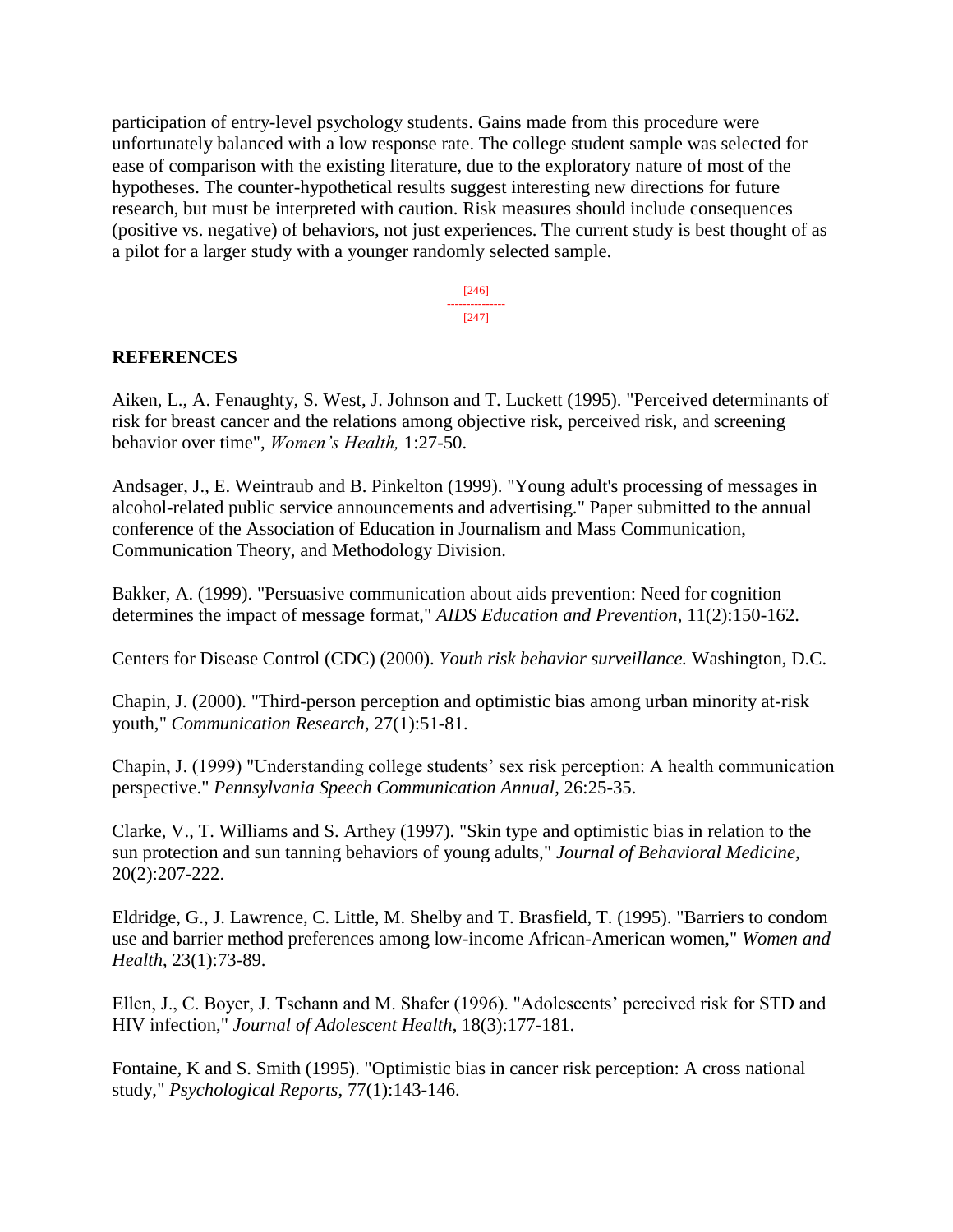#### [247] ---------------

[248]

Glanz, K and H. Yang (1996). "Communicating about the risk of infectious diseases," *Journal of the American Medical Association*, 275(3):253.

Greenberg, B., T. Tokinoya, L. Ku and H. Li (1989). *Young people and their orientation to the mass media: An international study*. Michigan State University.

Hampson, S., J. Andrews, M. Lee, L. Foster, R. Glasgow and E. Lichtenstien (1998). "Lay understating of synergistic risk: The case of radon and cigarette smoking," *Risk Analysis*, 18(3):343-350.

Hansen, W., A. Raynor and B. Wolkenstein (1991). "Perceived personal immunity to the consequences of drinking alcohol: The relationship between behavior and perception," *Journal of Behavioral Medicine*, 14:205-225.

Hardeman, W., A. Pierro and L. Mannetti (1997). "Determinants of intentions to practice safe sex among 16-25 year-olds," *Journal of Community and Applied Social Psychology*, 7(5):345- 360.

Helweg-Larsen, M. (1999) "(The lack of) optimistic biases in response to the 1994 Northridge earthquake: The role of personal experience," *Basic and Applied Social Psychology*, 21(2):118- 129.

Kreuter, M. and V. Strecher (1995). "Changing inaccurate perceptions of health risks: results from a randomized trial," *Health Psychology*, 14(1):56-63.

Kulik, J. and H. Mahler (1987). "Health status, perceptions of risk, and prevention interest for health and nonhealth problems." *Health Psychology*, 6(1):15-27.

> [248] --------------- [249]

Langley, J. and S. Williams (1992). "Cycling health beliefs, crash experiences and night cycling behavior," *Journal of Pediatrics and Child Health,* 28(3):231-235.

Maibach, E. and J. Flora (1993). "Symbolic modeling and cognitive rehearsal: Using video to promote AIDS prevention self-efficacy." *Communication Research*, 20(4):517-545.

McCoy, S., F. Gibbons, T. Reis, M. Gerrard, E. Luus and A. Suffka (1992). "Perceptions of smoking risk as a function of smoking status." *Journal of Behavioral Medicine,* 15(5):496-488.

Miller, C. (1991). "Risk perception: An investigation of its accuracy and impact," *Dissertation Abstracts International*, 52(01B):523.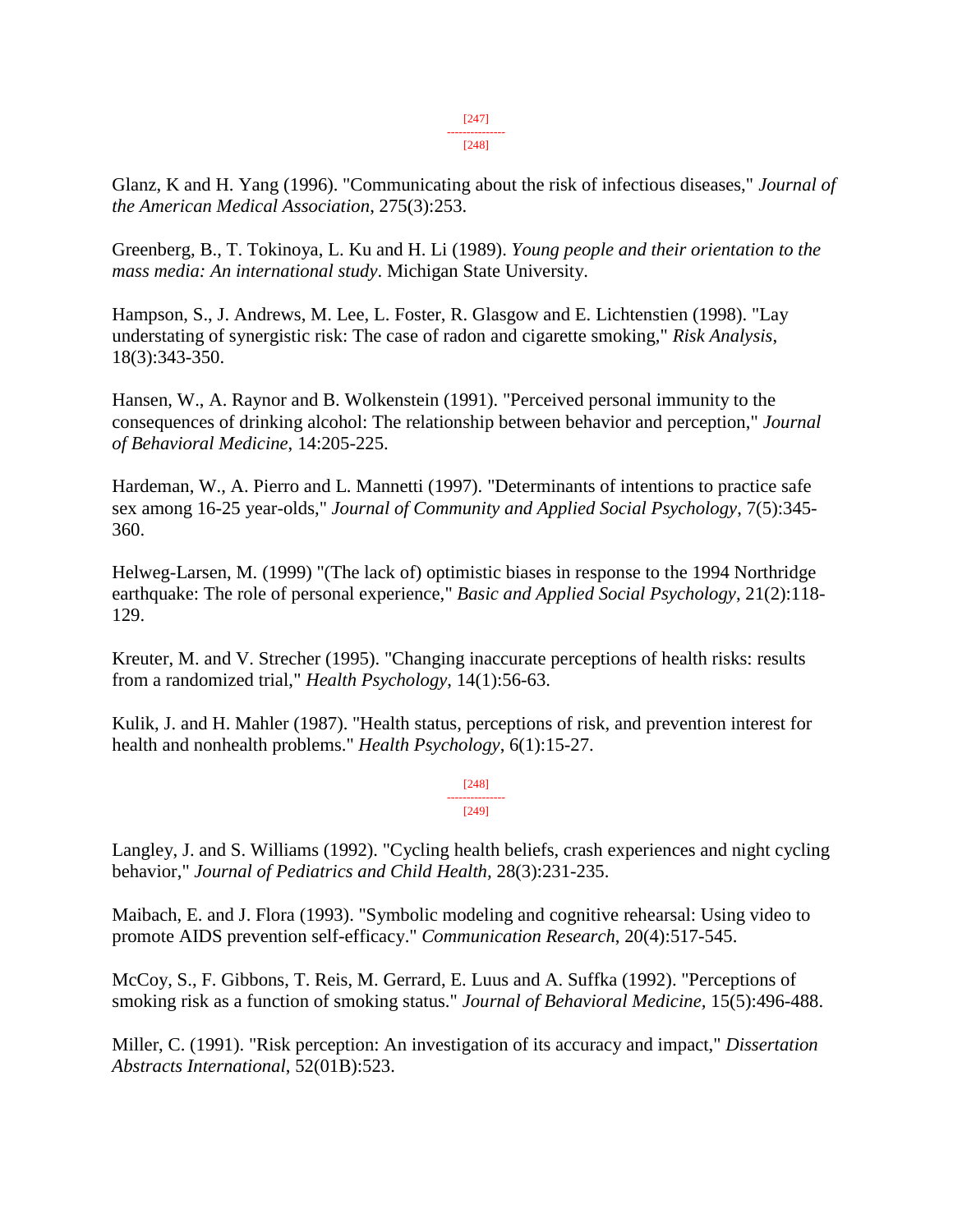Moore, S. and D. Rosenthal (1991). "Adolescent invulnerability and perceptions of AIDS risk," *Journal of Adolescent Research,* 6(2):164-180.

Ng, W. (1992). "The impact of public service announcements on AIDS risk perceptions and preventive health behaviors," *Dissertation Abstracts International*, 54(7B):3,901.

O'Donnell, L., A. Doval, R. Duran and C. O'Donnell (1995). "Video-based sexually transmitted disease patient education: Its impact on condom acquisition." *American Journal of Public Health*, 85(6):817-822.

Perry, C., J. Killen, M. Telch, L. Slinkard and B. Danaher (1980). "Modifying smoking behavior of teenagers: A school-based intervention." *American Journal of Public Health*, 70(7):722-727.

Segerstrom, S., W. McCarthy and N. Caskey (1993). "Optimistic bias among cigarette smokers," *Journal of Applied Social Psychology,* 23:1,606-1,618.

Smith, G., M. Gerrard and F. Gibbons (1997). "Self-esteem and the relation between risk behavior and perceptions of vulnerability to unplanned pregnancy in college women," *Health Psychology*, 16(2)137-146.

> [249] --------------- [250]

Turner, J. (1993). "Teenage sexual risk-taking and perceived invulnerability: The influence of adolescent egocentrism," *Dissertation Abstracts International*, 54(07A):2,752.

Weinstein, N. (1989). "Effects of personal experience on self-protective behavior." *Psychological Bulletin*, 105(1):31-50.

Weinstein, N. (1987). "Unrealistic optimism about susceptibility to health problems: Conclusions from a community-wide sample." *Journal of Behavioral Medicine*, 10(5):1,987.

Weinstein, N. (1984). "Why it won't happen to me: Perceptions of risk factors and susceptibility," *Health Psychology*, 3(5):431-457.

Weinstein, N. (1980). "Unrealistic optimism about future life events," *Journal of Personality and Social Psychology*, 39:806-460.

Weinstein, N. and W. Klein (1996). "Unrealistic optimism: Present and future," *Journal of Social and Clinical Psychology*, 15:1-8.

Weinstein, N. and J. Lyon (1999). "Mindset, optimistic bias about personal risk and healthprotective behavior," *British Journal of Health Psychology,* 4(4):289-300.

Williams, T. and V. Clarke (1997). "Optimistic bias in beliefs about smoking," *Australian Journal of Psychology,* 49(2):106-112.